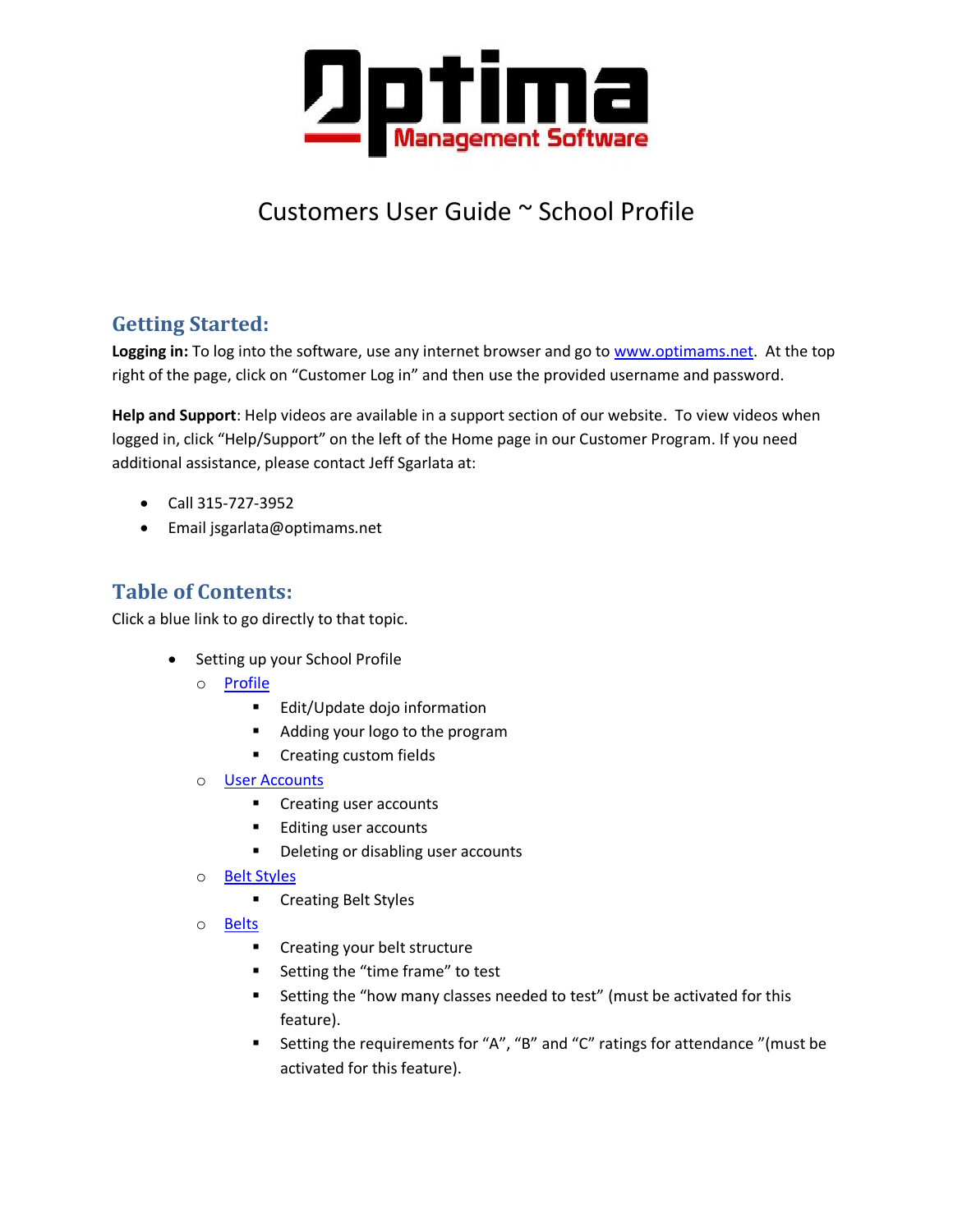- o [Awards](#page-6-0)
	- **EXP** Create student awards, accomplishments and special recognition awards
- o **[Program Types](#page-6-1)** 
	- **EXTER** Creating the program types that are offered to your students
- o [Enrollment](#page-6-2)
	- **Types of enrollment: New Member, Renewals, etc.**
- o [Class Groups](#page-7-0)
	- Creating the different types of groups for your students: Little Champions, Juniors, Adults, etc.
- o [Status](#page-7-1)
	- Creating different "Status" that can allow you to store mailing information for Teachers, Principles, Day Care Centers, etc.
- o [Sources](#page-7-2)
	- How to set up your sources for tracking results from marketing and events

# <span id="page-1-0"></span>**Setting up your school profile:**

**Profile:** Before you begin using your software please take the time to confirm your school's information and to enter any missing information as well. Only administrators of the dojo will have access to this area of the software. The following sections are all associated with the "School Profile". To access the school profile, click "School Profile" on the left of the page. The school (dojo) profile is the general information for the dojo. The logo, dojo name and address will appear on invoices. The name, email address and phone numbers are typically used for contact from Optima support. The custom text and date fields can be created and used on a student profile and can be used to create various reports and filters. An example of a custom field may be an "Anniversary Date" used to remind staff when a student on auto renewal is due to continue or discontinue their training. This date can be put into filters to create reports of whose "Anniversary Date" are coming due. Another example of a custom field may be: "Association Number". For those schools that are part on a bigger association, it is important to track the students' Association Number for various reports. This will allow user to enter the Association Number for that particular student.

#### **Edit/Update your dojo information**:

 $\circ$  HOW TO: Once in "School Profile", you will see multiple tabs across the center of the page. The first tab is "Profile" and in here you can edit/update your profile information. Please confirm the information that is entered and add any missing information as well. When finished making corrections, click "Save Changes".

#### **Adding your logo to the software:**

HOW TO: If you have a logo already uploaded, it will be displayed in the top left section of this "Profile" tab. If no logo has been uploaded yet, a grey box with "No Photo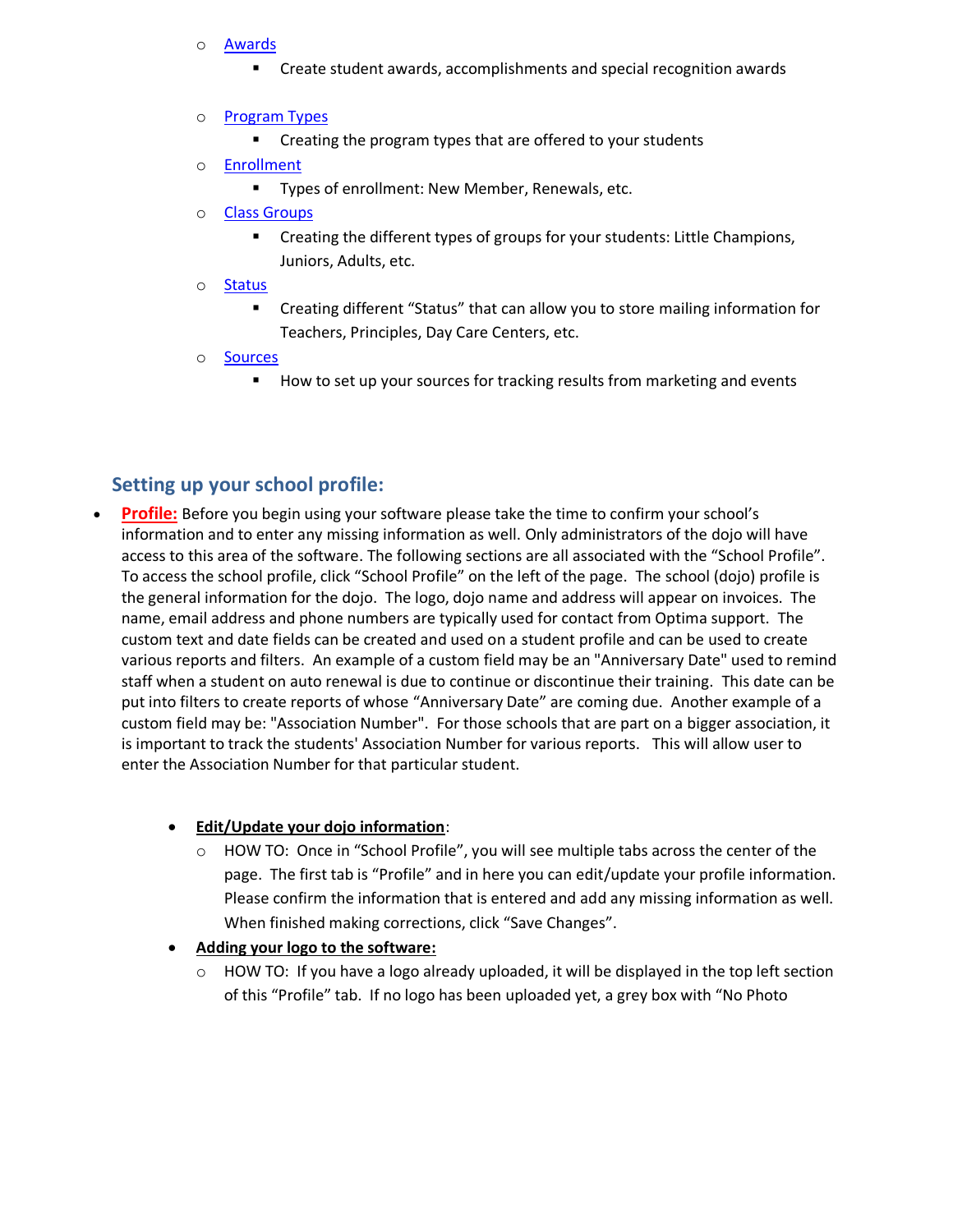available" will be displayed. To upload or change your logo, click "choose file"

| <b>Sample Dojo</b>                                                                                 |                |                         |                       |                                                     |               |                           |                              |                          |               | <b>SGARWARE</b>          |
|----------------------------------------------------------------------------------------------------|----------------|-------------------------|-----------------------|-----------------------------------------------------|---------------|---------------------------|------------------------------|--------------------------|---------------|--------------------------|
|                                                                                                    |                | School Profile          |                       |                                                     |               |                           |                              |                          |               |                          |
|                                                                                                    | <b>Profile</b> | <b>User Accounts</b>    | <b>Belt Styles</b>    | <b>Belts</b>                                        | <b>Awards</b> | <b>Program Types</b>      | <b>Enrollment</b>            | <b>Class Groups</b>      | <b>Status</b> | <b>Sources</b>           |
| <b>QUICK SEARCH</b><br><b>Any Status</b><br><b>Enter Name Here</b><br>$\mathbf{v}$<br><br>$H$ HOME |                | Replace Logo            |                       | <b>DOJO NAME</b><br>Sample Dojo<br><b>IRST NAME</b> |               |                           | <b>LAST NAME</b><br>Sgarlata |                          |               |                          |
| <br><b>SCHOOL PROFILE</b><br>                                                                      |                | Choose File No file che |                       | <b>Click "Choose File"</b>                          |               |                           |                              |                          |               | $\overline{\phantom{0}}$ |
| <b>B</b> STUDENTS<br><b>B</b> ATTENDANCE                                                           |                | Upload Photo            |                       | <b>ADDRESS1</b><br>5612 Business Ave                |               |                           |                              |                          |               |                          |
| <br><b>PAYMENTS</b><br>-------------------------------------                                       |                | Save Changes            |                       | <b>ADDRESS 2</b>                                    |               |                           |                              |                          |               |                          |
| <b>PROGRAMS</b><br>۰<br>                                                                           |                | <b>Cancel Changes</b>   |                       |                                                     |               |                           |                              |                          |               |                          |
| <b>REPORTS</b><br><br><b>EL CALL LISTS</b><br>                                                     |                |                         | <b>CITY</b><br>Cicero |                                                     |               | <b>STATE</b><br><b>NY</b> | $\overline{\phantom{a}}$     | <b>ZIP CODE</b><br>13039 |               |                          |
| P378888118778                                                                                      |                |                         |                       |                                                     |               |                           |                              |                          |               |                          |

- o Find your logo on your computer and select file and click "Open".
- o Click "upload photo" to have it displayed in the preview pane.
- $\circ$  If satisfied with the logo, click "Save Changes". Your logo will now be displayed on your screen in the upper left corner. You may have to refresh the page before the logo is displayed.
- **Creating Custom Fields:**
	- $\circ$  Optima Software gives the user an opportunity to create up to 5 custom text fields and 2 custom date fields to be used in the student profile section. You have the ability to name the fields as you wish. It's recommended to use the text fields for text and numbers, and the date fields for any date related entries.
	- o HOW TO: On the "Profile" tab, scroll down to see the "Custom Fields" section (see diagram below).

| .       |                       | 5612 Business Ave                 |                                       |                       |
|---------|-----------------------|-----------------------------------|---------------------------------------|-----------------------|
| .       | Save Changes          | <b>ADDRESS 2</b>                  |                                       |                       |
|         | <b>Cancel Changes</b> |                                   |                                       |                       |
| ------- |                       | <b>CITY</b>                       | <b>STATE</b>                          | <b>ZIP CODE</b>       |
|         |                       | Cicero                            | $\overline{\phantom{0}}$<br><b>NY</b> | 13039                 |
|         |                       |                                   |                                       |                       |
| ------- |                       | PHONE NUMBER (e.g., 315-123-4567) | FAX NUMBER (e.g., 315-123-4567)       |                       |
|         |                       | 315-214-0249                      |                                       |                       |
| ------- |                       | <b>EMAIL ADDRESS</b>              | <b>WEB ADDRESS</b>                    |                       |
| ------- |                       | jsgarlata@sgarware.com            | http://www.sgarware.com               |                       |
|         |                       |                                   | <b>DEFAULT SALES TAX</b>              | <b>NEXT INVOICE #</b> |
| ------- |                       |                                   |                                       | 2,096                 |
|         |                       | <b>CUSTOM FIELD 1 NAME</b>        | <b>USE CUSTOM FIELD 1?</b>            |                       |
|         |                       | CustomField1                      | E                                     |                       |
|         |                       | <b>CUSTOM FIELD 2 NAME</b>        | <b>USE CUSTOM FIELD 2?</b>            |                       |
|         |                       | CustomField2                      | $\Box$                                |                       |
|         |                       | <b>CUSTOM FIELD 3 NAME</b>        | <b>USE CUSTOM FIELD 3?</b>            |                       |
|         |                       | CustomField3                      | o                                     |                       |
|         |                       |                                   |                                       |                       |
|         |                       | <b>CUSTOM FIELD 4 NAME</b>        | <b>USE CUSTOM FIELD 4?</b>            |                       |
|         |                       | CustomField4                      | E                                     |                       |
|         |                       | <b>CUSTOM FIELD 5 NAME</b>        | <b>USE CUSTOM FIELD 5?</b>            |                       |
|         |                       | CustomField5                      | E                                     |                       |
|         |                       |                                   |                                       |                       |

Type the name of the field as you would like it to appear on the student detail page. Check the box "Use custom field?" then click "Save Changes". The new custom field will appear on the student detail section at the bottom of the page.

<span id="page-2-0"></span>**User Accounts:** To access the user accounts, click "School Profile" on the left of the screen. Then select the "User Accounts" tab in the center of the page and proceed to create, edit or delete an account. By default, OMS allows to you set up 8 usernames and passwords on our Basic and Standard Packages. All administrators of the program will have access to this feature; however at no time will anyone be able to see passwords for any user. Even OMS employees and developers do not have access to passwords. If a password is forgotten, a new password must be assigned by the administrators.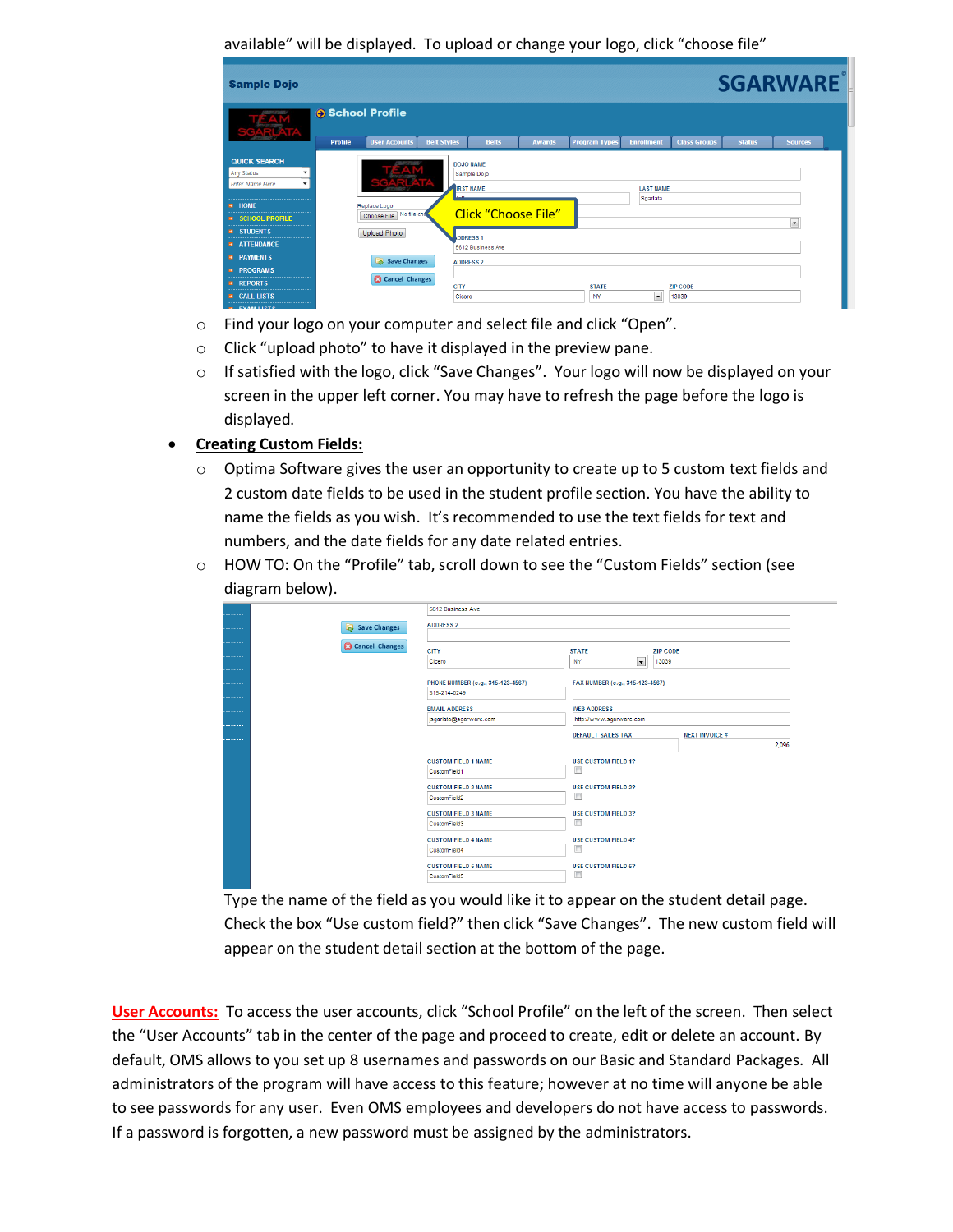#### **To create a new username and password:**

 $\circ$  HOW TO: Once in the "User Account" section type account information into the available (empty) user account line.

|                                                                                                             | <b>Team SGARLATA - Business Ave</b>                      |                                        |                                           |                                      | <b>SGARV</b>   |
|-------------------------------------------------------------------------------------------------------------|----------------------------------------------------------|----------------------------------------|-------------------------------------------|--------------------------------------|----------------|
| EAM<br><b>COL</b>                                                                                           | School Profile<br><b>Profile</b><br><b>User Accounts</b> | <b>Belt Styles</b><br><b>Belts</b>     | <b>Enrollment</b><br><b>Program Types</b> | <b>Class Groups</b><br><b>Status</b> | <b>Sources</b> |
| <b>QUICK SEARCH</b><br>Any Status<br>۰.                                                                     | <b>FIRST NAME</b>                                        |                                        | <b>PASSWORD</b>                           | <b>ROLE</b>                          |                |
| <b>Enter Name Here</b><br>$\mathbf{v}$<br>                                                                  | <b>EDIT</b><br>Jeff<br>EDIT<br>Marianne                  | Available user<br>Sgariata<br>Sgarlata | *****<br>$x + x + x + y = 0$              | Administrator<br>Administrator       |                |
| $\rightarrow$ HOME<br><br>$\rightarrow$ SCHOOL PROFILE<br>-----------------------<br>$\rightarrow$ STUDENTS | EDIT<br>Justin<br><b>ADD</b>                             | Overe<br>verend                        | <b>TEEFE</b>                              | Administrator<br>User                |                |
| <b>ATTENDANCE</b>                                                                                           |                                                          |                                        |                                           |                                      |                |

 When setting up users, you have the choice of 3 "roles" for each user. "Administrator" will give them full access to the software. Admins have control over the school profile, belt styles, users and all set up information including the "Retail Admin Pages. The "Billing" role gives access to everything excluding the "School Profile" and "Retail Admin". A billing role will have access to automatic billing features, reports and alerts. Lastly, the "User" role will not have any access to "School Profile", "Retail Admin" or any billing information. When entering a new user, you can also select if they are an "Instructor", which will add their name to the "Scheduler". The "Instructor" check box has no other impact through the software except adding the name to the "Scheduler" drop down list. You will not be able to delete a user if they are used within the "Scheduler".

#### **To edit an existing user:**

 $\circ$  HOW TO: Select "Edit" next to the user account in which you want to make changes. You will not need to re-enter a password in order to save any changes. A password is only required when creating a new account or changing a password of an existing account. Make any changes necessary and click "Update" to the left of the "First Name" field.

| .                                    |                     | .      |                           |                 |                                           |                                                        |                         |
|--------------------------------------|---------------------|--------|---------------------------|-----------------|-------------------------------------------|--------------------------------------------------------|-------------------------|
| B<br>×                               |                     |        | er Are un verbate" undere | <b>Awards</b>   | <b>Enrollment</b><br><b>Program Types</b> | <b>Class Groups</b><br><b>Status</b><br><b>Sources</b> |                         |
|                                      |                     |        |                           | <b>USERNAME</b> | <b>PASSWORD</b>                           | <b>ROLE</b>                                            | <b>ACTIVE</b>           |
| $\mathbf{v}$<br>$\blacktriangledown$ |                     |        |                           |                 | 77777                                     | Administrator                                          | $\checkmark$            |
| --------                             | EDIT                |        | Sgarlata                  | msgarlata       | $x + t$                                   | Administrator                                          | $\overline{\vee}$       |
|                                      | <b>EDIT</b>         | Justin | Overend                   | joverend        | <b>TEEFE</b>                              | Administrator                                          | $\checkmark$            |
| --------                             | <b>UPDATE</b>       |        |                           |                 |                                           |                                                        |                         |
| --------                             | <b>CANCEL</b> front |        | desk                      | cicerobbc       |                                           | $\blacksquare$<br>User                                 | $\overline{\mathsf{v}}$ |
| --------                             | <b>DELETE</b>       |        |                           |                 |                                           |                                                        |                         |
| --------                             |                     |        |                           |                 |                                           |                                                        |                         |

To cancel changes made without saving them, click "Cancel".

#### **To delete or disable user accounts:**

o HOW TO: Once in "Edit" mode of a user account, click "Delete" to totally remove that account. Once an accont is deleted, it can not be undone. You will need to re-create that account to use it again. To simply disable the account, uncheck the "Active" box on the far right side of that user account, then click "Update". If a user is used in the "Scheduler", you will not be able to delete the user account, only deactivate it.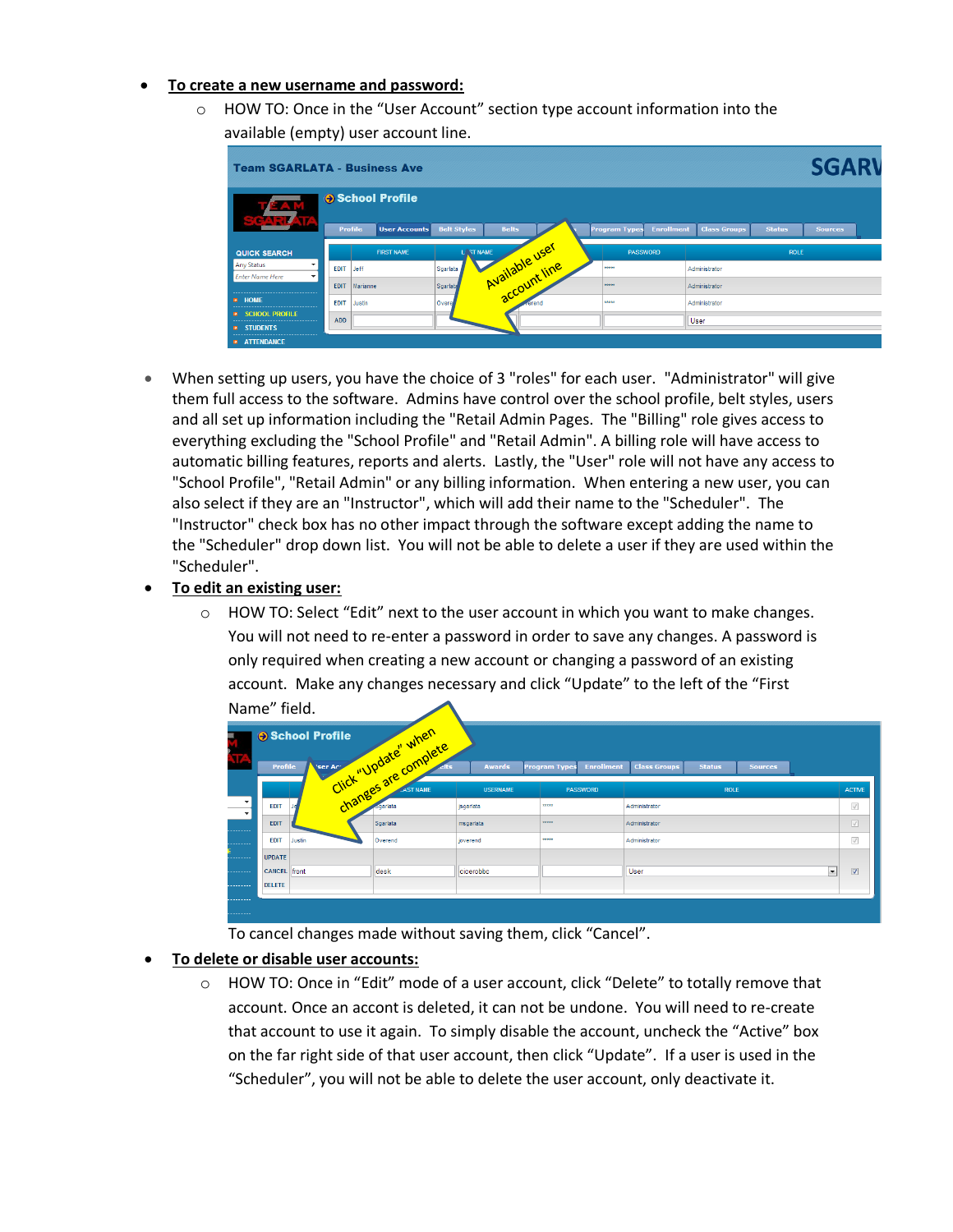<span id="page-4-0"></span> **Belt Styles:** The "Belt Styles" tab allows you to set up the belt styles taught at your Dojo. Examples: Karate, Jiu Jistu, Muay Thai, etc. "Belt Styles" should be a list of the different styles of belts that your students can achieve. Example: Many dojos allow their students to earn one belt in karate, while also earning another belt in Jiu-Jitsu. This results in one student having 2 (or more) different belts and testing goals. For this example, "Belt Styles" would need to have at least "Karate" and "Jiu-Jitsu" listed. A user will also be able to enter attendance for all the different styles as well and our software will keep track of attendance for the students in each style. A note of caution: If you offer many different styles but only a few different belt structures, you may want group some of the styles together under one style to eliminate some "over crowding" and confusion on some reports.

### **To add Belt Styles:**

o HOW TO: Select Belt Style tab in the School Profile. Enter style of belt in the box and click "Add**".** The "Order" is the chronological listing for many reports. This will result in the reports listing the belt styles in the preferred order instead of alphabetically.

### **To edit a Belt Style:**

- $\circ$  HOW TO: Once a Belt Style has been added you may edit it by clicking on "Edit" to the left of the name box. You may either make changes and "Update" the belt style name or click "Delete" to remove the information entirely.
- $\circ$  NOTE: You can only delete a "Belt Style" if no student has been assigned to that style. Please contact our support department for assistance with deleting "Belt Style".

| <b>Sample Dojo</b>                                                                                                                     | <b>SGARWARE</b>                                                                                                                                                |
|----------------------------------------------------------------------------------------------------------------------------------------|----------------------------------------------------------------------------------------------------------------------------------------------------------------|
|                                                                                                                                        | Click" Add" or "Edit"<br>School Profile                                                                                                                        |
| <b>QUICK SEARCH</b><br>Any Status<br>۰                                                                                                 | $\bullet$<br><b>Belt Style Deleted Successfully</b><br><b>User Accounts</b><br><b>Belt Styles</b><br><b>Program Types</b><br>Profile<br><b>Belts</b><br>Awards |
| <b>Enter Name Here</b><br>۰<br><br>$\rightarrow$ HOME                                                                                  | <b>NAME</b><br><b>EDIT</b><br>Karate                                                                                                                           |
| --------------------------------<br><b>B</b> SCHOOL PROFILE<br>---------------------------------<br><b>B</b> STUDENTS<br>$- - - - - -$ | EDIT Jiu-Jistu<br><b>ADD</b><br>$3 -$                                                                                                                          |
| <b>ATTENDANCE</b><br><br><b>B</b> PAYMENTS<br><br><b>E</b> PROGRAMS                                                                    |                                                                                                                                                                |
| <br><b>REPORTS</b><br>---------------------------------<br><b>E</b> CALL LISTS<br>--------------------------------                     |                                                                                                                                                                |
| <b>EXAM LISTS</b><br><br><b>B</b> FMAIL<br><br><b>BELP/SUPPORT</b>                                                                     |                                                                                                                                                                |
| <br><b>B</b> LOGOUT<br>---------------------------------                                                                               |                                                                                                                                                                |

<span id="page-4-1"></span>**Belts** The "Belts" tab allows you to set up the belt structure for each style and the requirements that need to be met in order to advance to the next belt level. Optima also has the ability to count classes at each belt level and to grade the student attendance for the last 4 weeks based on the criteria set in the software. By default, these features are turned off to avoid "clutter" on the screen. If one or both of these features are needed, please contact us to "activate" them. The "Order" column represents the order in which the belts will be listed on reports and the chronological order for belt advancement. Belts within the same style should not have the same "Order" number and should not skip a number.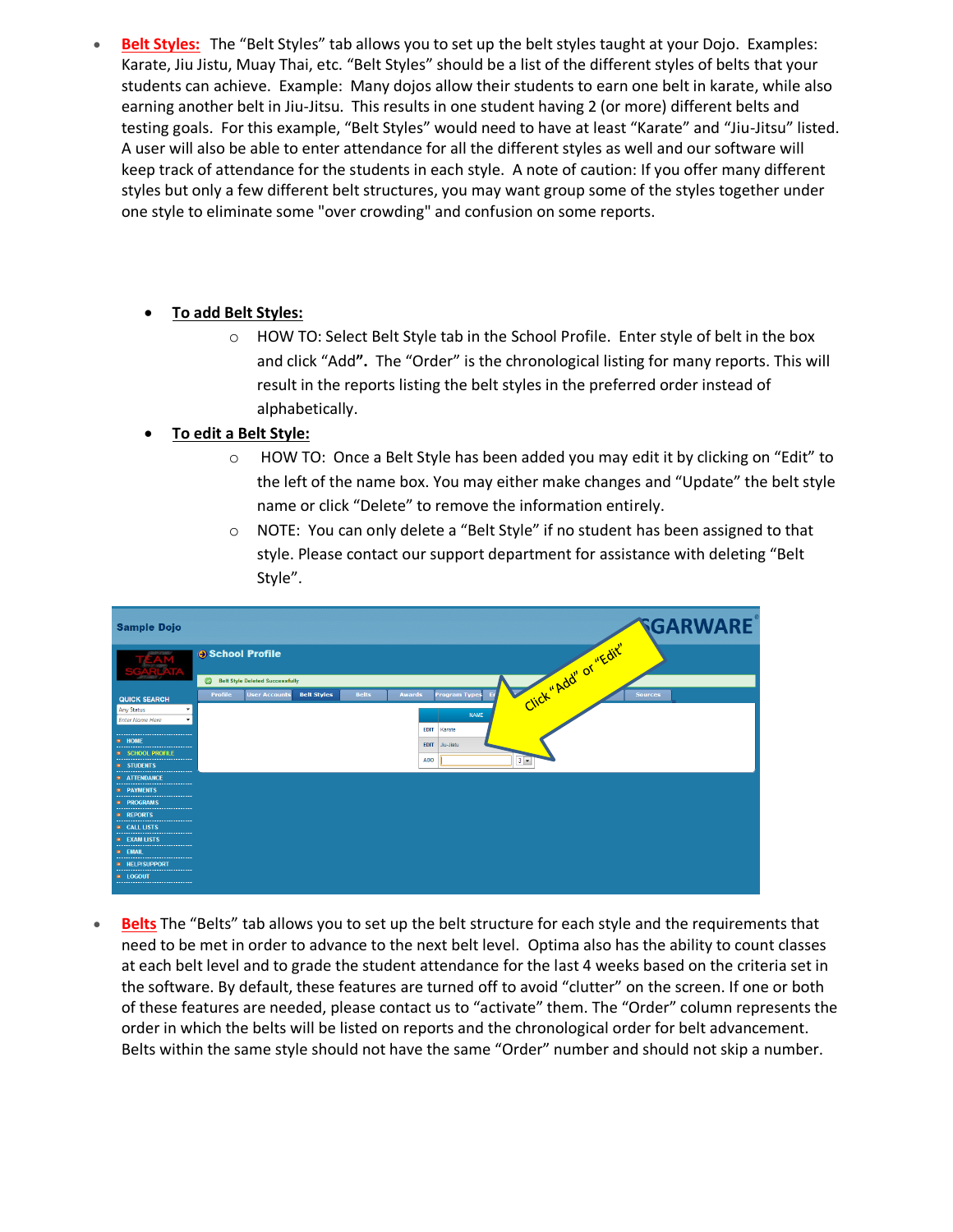| <b>Sample Dojo</b>                                           |                |                      |                    |              |                  |                               |                   |                     | ARWARE          |  |
|--------------------------------------------------------------|----------------|----------------------|--------------------|--------------|------------------|-------------------------------|-------------------|---------------------|-----------------|--|
|                                                              | School Profile |                      |                    |              |                  |                               |                   | Select "Belt Style" |                 |  |
|                                                              | Profile        | <b>User Accounts</b> | <b>Belt Styles</b> | <b>Belts</b> | <b>Awards</b>    | <b>Program Types</b>          | <b>Enrollment</b> | <b>Status</b>       | <b>Sources</b>  |  |
| <b>QUICK SEARCH</b>                                          |                |                      |                    |              |                  | View All Belt Styles          |                   |                     |                 |  |
| <b>Any Status</b><br>۰<br><b>Enter Name Here</b><br>÷.       |                |                      | <b>NAME</b>        | <b>ORDER</b> | <b>TIMEFRAME</b> | ATTENDANCE GOAL FOR NEXT BELT |                   | A RATING            | <b>C RATING</b> |  |
|                                                              |                | <b>EDIT</b> White    |                    | з            |                  | 24                            | 8                 |                     |                 |  |
| <b>B</b> HOME<br>                                            |                | <b>ADD</b>           |                    | $2 -$<br>0   |                  |                               | ١n                |                     | ١O              |  |
| <b>B</b> SCHOOL PROFILE<br>--------------------------------- |                |                      |                    |              |                  |                               |                   |                     |                 |  |
| <b>B</b> STUDENTS<br>                                        |                |                      |                    |              |                  |                               |                   |                     |                 |  |
| <b>ATTENDANCE</b><br><br><b>B</b> PAYMENTS                   |                |                      |                    |              |                  |                               |                   |                     |                 |  |
| <br><b>+ PROGRAMS</b>                                        |                |                      |                    |              |                  |                               |                   |                     |                 |  |
| <br><b>E</b> REPORTS                                         |                |                      |                    |              |                  |                               |                   |                     |                 |  |
| <br><b>E</b> CALL LISTS<br>                                  |                |                      |                    |              |                  |                               |                   |                     |                 |  |
| <b>B</b> EXAM LISTS<br>                                      |                |                      |                    |              |                  |                               |                   |                     |                 |  |
| <b>B</b> EMAIL<br>                                           |                |                      |                    |              |                  |                               |                   |                     |                 |  |
| <b>B</b> HELP/SUPPORT<br>                                    |                |                      |                    |              |                  |                               |                   |                     |                 |  |
| <b>E</b> LOGOUT<br>                                          |                |                      |                    |              |                  |                               |                   |                     |                 |  |

- **To add Belts:** You must first choose the "Style" of belt from the drop down menu prior to entering belts. See photo above. (Example: Karate, Jiu Jitsu, etc.)
	- $\circ$  HOW TO: Enter the "Name" of the belt, and the "Time Frame" in months required for this belt. If you have the Attendance Tracking and ABC rating feature activated through OMS, the following also need to be entered: The "Attendance Goal for Next Belt" is the number of classes needed at that belt to be eligible to advance to the next level. "A" Rating and "C" Rating will automatically rate students' attendance for that style for the past 4 weeks based on the numbers that are entered here.
		- o "A" Rating: Enter the number for which your dojo considers a student to be "A" rated in the last 4 weeks for that belt level. For example: If your dojo considers training 2 times per week an "A" attendance rating for a white belt, then enter 8 into the box (2 x 4 weeks). This will result in any student at this level with 8 classes or more in the past 4 weeks as an "A" rating.
		- $\circ$  "C" Rating: Enter the number for which your dojo considers a student to be "C" rated in the last 4 weeks for that belt level. For example: If your dojo considers training 1 time per week a "C" attendance rating then enter 4 (1 x 4 weeks) into the box. When finished click "Add" to the left of the "Name" box. This will result in any student with 4 classes or less in the past 4 weeks as a "C" rating.
		- o "B" Rating: This will automatically calculate using the "A" and "C" ratings numbers. So using the above examples ("A" and "C" rating) any student who attends 5-7 classes in the past 4 weeks will earn a "B" rating.

#### **To edit Belts:**

- $\circ$  HOW TO: Once a Belt has been added you may edit it by clicking on "Edit" to the left of the name box. You may either make changes and "Update" the Belt name or click "Delete" to remove the information entirely.
- $\circ$  NOTE: You can only delete a "Belt" if no student has been assigned to that belt. Please contact our support department for assistance with deleting a "Belt".
- $\circ$  NOTE: If you change the name of the "Belt" it will reflect that change automatically to every student assigned that belt.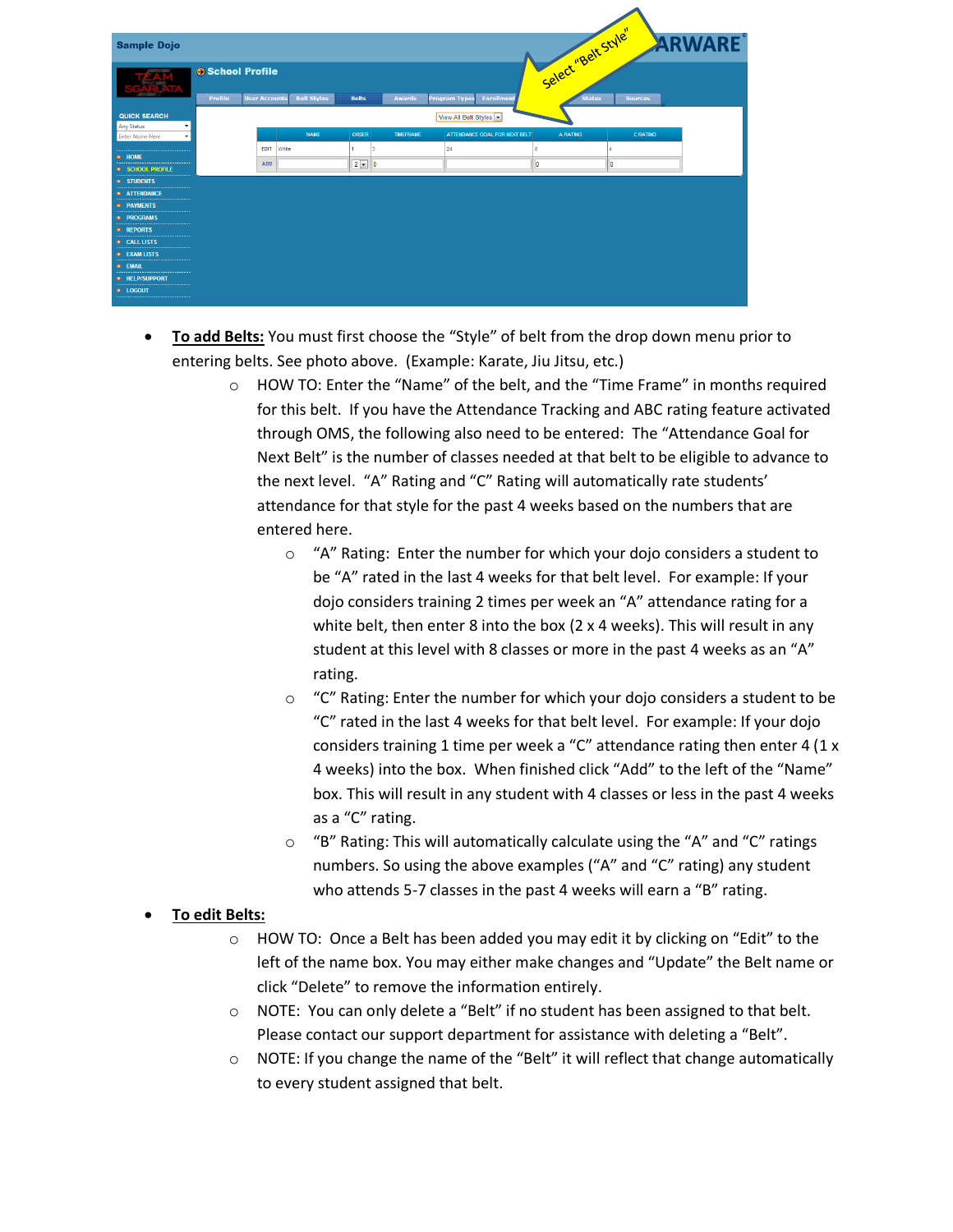<span id="page-6-0"></span>**Awards:** The "Awards" tab allows you to set up the any awards to be given to your students. (ex: demo patch, instructor patch, student of the month, etc.)

- **To add Awards:**
	- o HOW TO: In the "Name" box enter the name of the award and select "Add".
- **To edit Awards:**
	- $\circ$  HOW TO: Once an "Award" has been added you may edit it by clicking on "Edit" to the left of the name box. You may either make changes and "Update" the award name or click "Delete" to remove the information entirely.
	- $\circ$  NOTE: You can only delete an "Award" if no student has been assigned that award. Please contact our support department for assistance with deleting an "Award".

<span id="page-6-1"></span>**Program Type:** The "Program Type" tab allows you to set up the different types of programs that your students enroll into (ex: 6 Month Basic Program, One year Black Belt Program, etc: ). The length and time that someone would enroll on. Examples of program types are: 1 month basic, 3 month basic, 6 month BBC, 6 month Elite, 1 year BBC, etc. At our dojo, we have a student enroll in our quick start program which is either a 6 Week Basic or 6 Week Elite. After the quick start, a student would then enroll in either a 1 Year Basic or a 1 Year Elite.

# **To add Program Types:**

- o HOW TO: Click on "Program Type" tab. Enter name of program in box and click "Add".
- **To edit Program Types:**
	- $\circ$  HOW TO: Once a "Program Type" has been added you may edit it by clicking on "Edit" to the left of the name box. You may make changes and "Update" the program type or click "Delete" to remove the information entirely.
	- $\circ$  NOTE: You can only delete a "Program Type" if no student has been assigned that type of program. Please contact our support department for assistance with deleting "Program Type".
- <span id="page-6-2"></span> **Enrollment:** The "Enrollment" tab allows you to set up the type of enrollments. (Example: New Member, Renewal, VIP, etc.) Different reports are available based on the enrollment classifications. We don't consider someone a "New Member" until they have made a financial commitment. For example, if someone won/received a free program, their enrollment would be considered as a "VIP Trial". Our VIP Trials are usually 1-2 weeks of classes. Then if they continue, they would be considered a "New Member" and enroll in either a Basic or Elite Quick Start program. Once they complete the Quick Start, they would then enroll into a longer term program and would be classified as a "Renewal" from that point forward.
	- **To add Enrollment:**
		- o HOW TO: Click on "Enrollment" tab. Enter type of enrollment in box and click "Add".
	- **To edit Enrollment Types:**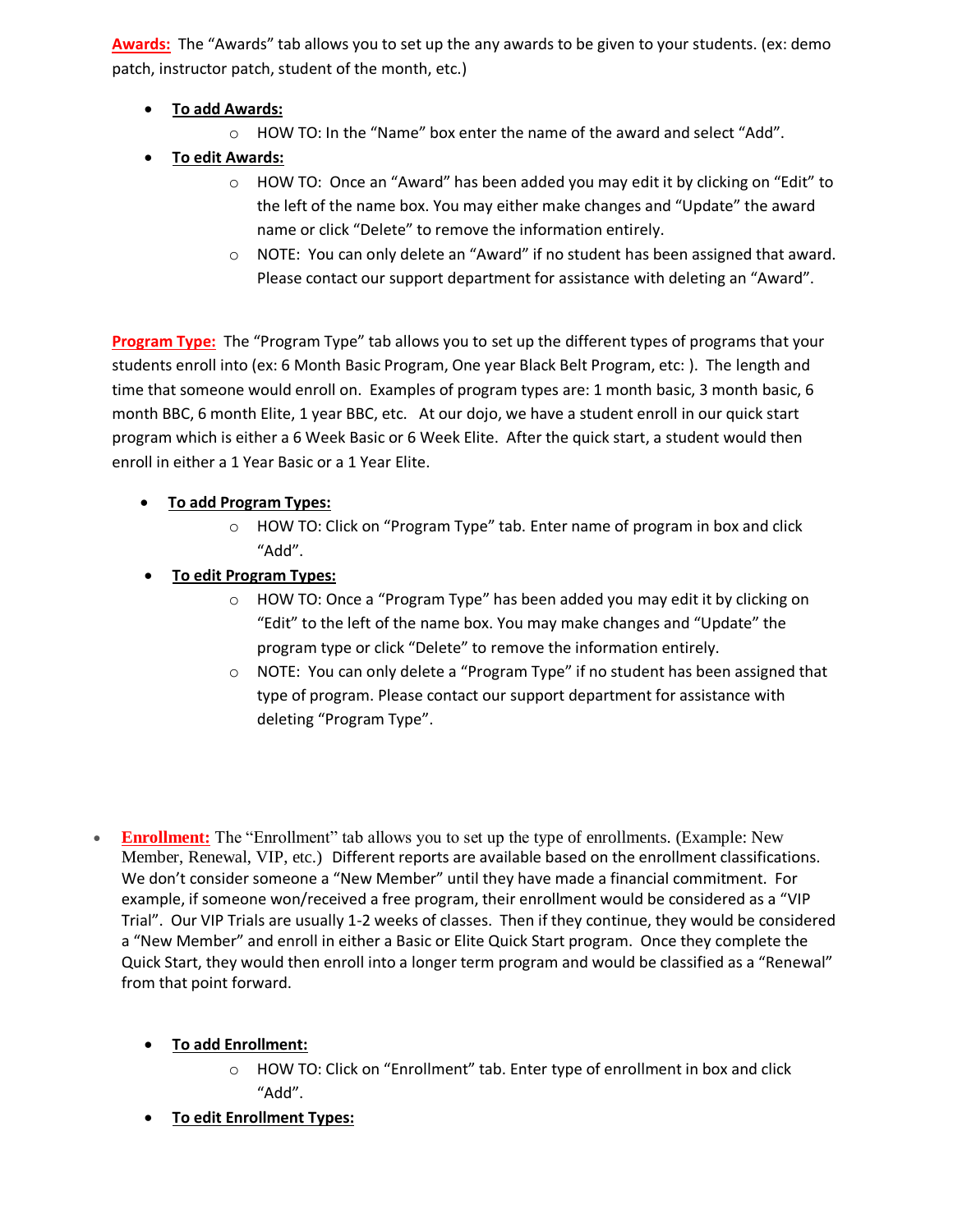- $\circ$  HOW TO: Once an "Enrollment" type has been added you may edit it by clicking on "Edit" to the left of the name box. You may make changes and then click "Update" or click "Delete" to remove the information entirely.
- o NOTE: You can only delete an "Enrollment" if no student has been assigned that type. Please contact our support department for assistance with deleting "Enrollment".

<span id="page-7-0"></span>**Class Groups:** The "Class Groups" tab allows you to set up the different groups for students. Example: Adults, Juniors, Little Champions, etc.

- **To add Class Group:**
	- $\circ$  HOW TO: Click on the "Class Group" tab. In the name box enter the name of the class and click "Add".
- **To edit Class Group:**
	- $\circ$  HOW TO: Once the Class Group has been entered you may edit it by clicking on "Edit" to the left of the name box. You may make changes and click "Update" or click "Delete" to remove the information entirely.
	- $\circ$  NOTE: You can only delete a "Class Group" if no student has been assigned that group. Please contact our support department for assistance with deleting a "Class Group".

<span id="page-7-1"></span>**Status:** The "Status" tab allows you to set up the status of the contact within your database. (Example" Active Member, Lead/Prospect, Former Customer, etc.). Use "status" for various types of "Contacts" within OMS. For example you may create a "Status" as "Teacher/Principle" if you wish to create a database that would store their information for mailouts, emails, etc. Active Member, Lead/Prospect and Former Customer are standard fields and cannot be changed or deleted.

- **To add Status:**
	- o HOW TO: Click on the "Status" tab. In the name box enter the status and click "Add".
- **To edit a Status:**
	- $\circ$  HOW TO: Once a "Status" has been entered you may edit it by clicking on "Edit" to the left of the name box. You may make changes and click "Update" or click "Delete" to remove the information entirely.
	- o NOTE: You can only delete a "Status" if no contact has been assigned to that status. Please contact our support department for assistance with deleting a "Status".

<span id="page-7-2"></span>o

**Sources:** The "Sources" tab allows you to set up the sources of leads and new members.

- **To add Source:** 
	- o HOW TO: Click on the "Source" tab. Click on "Add New Record". In the name box enter the source name and click "Add".